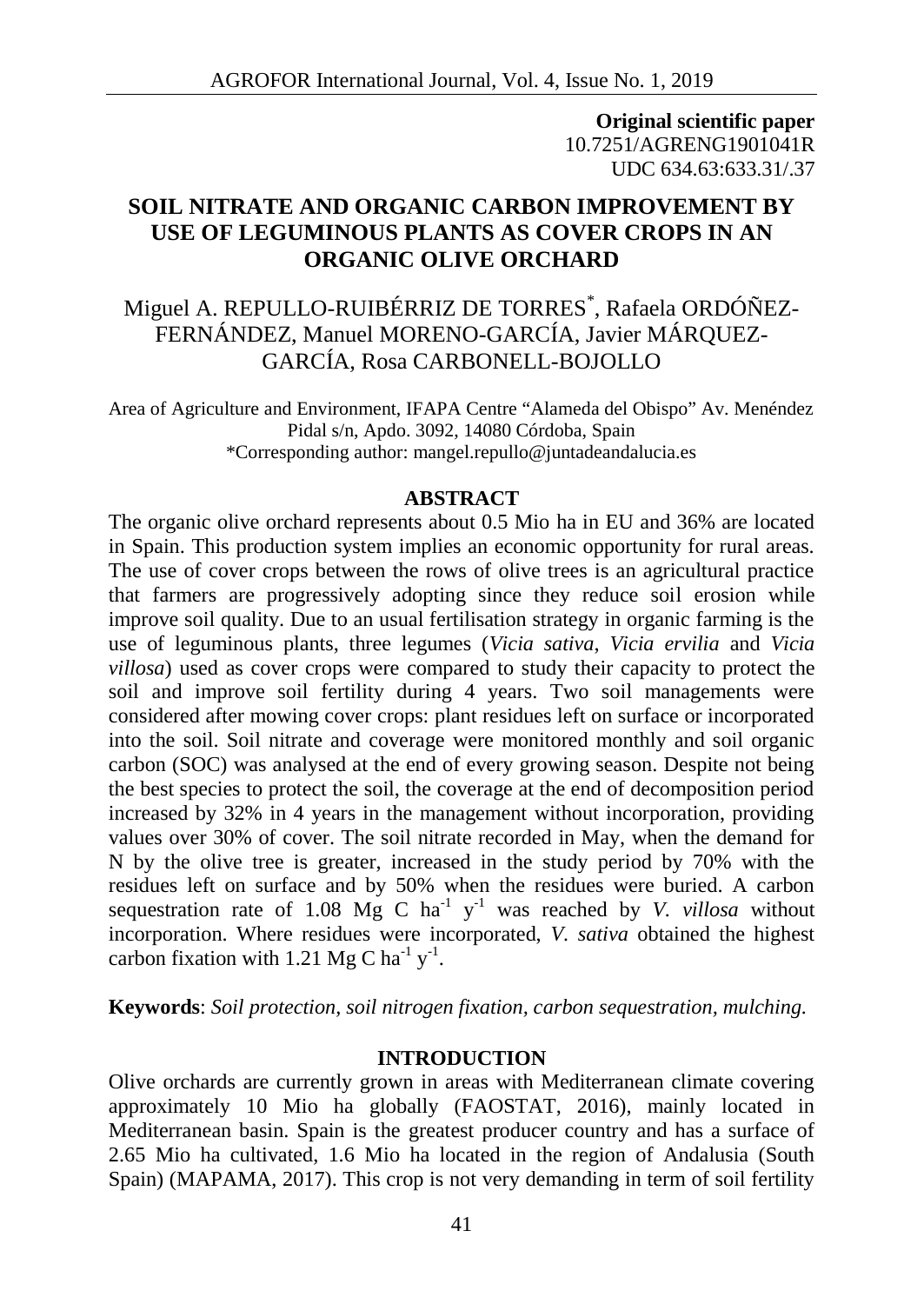and depth. Historically, olive orchards have occupied hilly areas with shallow soils (Taguas and Gómez, 2015). These soils are very susceptible to be degraded due to erosion, which is favoured by some inappropriate practices like the intensive tillage (Rodríguez‐Entrena *et al*., 2014). Cover crops (CC) in the inter-row of olive trees have proven to be an efficient practice to reduce soil and nutrient losses (Francia *et al*., 2006; Ordóñez-Fernández *et al*., 2007).

Organic farming represents an economic opportunity for rural areas, which are generally unproductive, offering a quality product very demanded in Europe (FAO, 2000). The European organic olive orchards represent about 0.5 Mio ha of which 36% are planted in Spain (EUROSTAT, 2016). Concretely, over 75000 ha are located in Andalusia (MAGRAMA, 2016). This production system is being promoted by political plans, since it produces food of high quality respecting the environment. The use of conventional fertilisers of high solubility is limited in organic production, therefore the nutrition of plant can be a significant problem (Rodrigues *et al*., 2006). A usual fertilisation strategy in organic olive orchards is the use of leguminous plants as green manure. Legumes, through symbiosis with *Rhizobium*, can fix atmospheric N, which is incorporated into the soil improving fertility and microbial activity (Stagnari *et al*., 2017). Thus, the use of leguminous plants could reduce soil and nutrients losses (Sastre *et al*., 2017) while the olive trees are nourished by the decomposition of their residues (Rodrigues *et al*., 2013). Few studies compare between different leguminous species assessing the amount of mineral nitrogen in soil. In addition C sequestration through cover cropping has been studied in this work. The potential of CC to mitigate climatic change has been studied by some authors (Repullo-Ruibérriz de Torres *et al*., 2012) but the most of works are focus on comparing different soil managements.

Three different leguminous plants have been tested and compared to spontaneous vegetation to assess the capacity to protect the soil and improve soil nitrogen and carbon. Furthermore, two soil managements: mowing (M) and mowing plus incorporation (M+I) of residues into the soil, have been studied.

## **MATERIAL AND METHODS**

The experiment was conducted for 4 growing seasons (2012-2013 to 2015-2016) in an organic olive orchard sited in the experimental station 'Alameda del Obispo' belonging to IFAPA (Andalusian Institute for Research and Training in Agriculture) near Guadalquivir River in Córdoba (Spain). The olive trees belong to "Picual" variety, 15 years old, and the plantation pattern is  $6\times5$  m. Three leguminous commonly used as CC in Mediterranean areas, were sown: common vetch (*Vicia sativa* L.), bitter vetch (*Vicia ervilia* L.) and hairy vetch (*Vicia villosa* Roth.). They were studied and compared to vegetation that grew spontaneously in the field, *Medicago polymorfa*, *Bromus* sp, *Diplotaxis virgata*, *Hordeum leporinum* and *Anagallis arvensis* were identified as the most abundant species. The legumes were seeded at a rate of  $200 \text{ kg}$  ha<sup>-1</sup> of cover every year in November to ensure their establishment.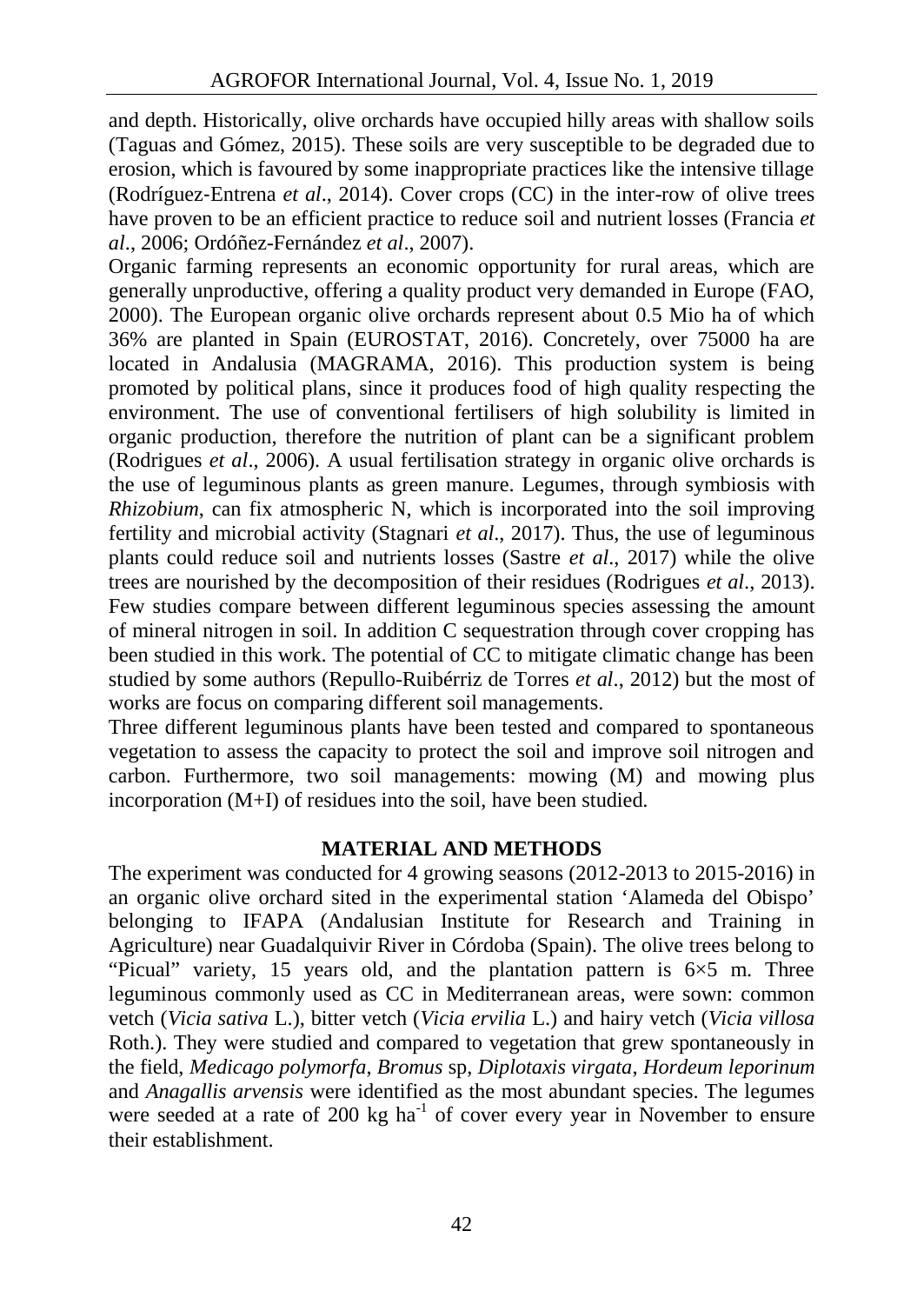The experimental design was split-split plot with five replicates. Each block included two inter-rows with the aim of comparing to soil management after the mechanical mowing of the CC. In one of the inter-rows plant residues were buried by a discs harrow pass  $(M+I)$ , in the other inter-row the residues were left on the surface to decompose as mulch (M). The mowing was performed by a hammer cutter at the end of April every year.

The biomass of the CC and their residue after mowing was measured in a metal frame of 0.25  $m^2$  randomly placed in each subplot, which served to mark out the sampling points for soil samples. After mowing, the monitoring was just carried out in the M area. The soil cover of residues was also measured following the subjective valuation per sector method (Agrela *et al.*, 2003), using a frame of 1  $m^2$ , divided into one hundred grids. One permanent point per block and soil management was selected to assess the evolution of coverage.

The soil was sampled in one point per block and soil management at depth of 0-5, 5-10 and 10-20 cm with an Edelman auger every month. The soil samples were taken in the points selected for biomass when it was taken. In addition, core cylinders of known volume were used to measure the bulk density. The soil samples were air-dried and sieved through a 2 mm mesh sieve for their subsequent analysis. Soil nitrate was analysed monthly according to the method described by Griess-Illosvay (Bremner and Keeney, 1965) and soil organic carbon (SOC) was analysed at the end of every growing season by Walkley-Black chromic acid wet oxidation method (Sparks *et al*. 1996).

## **RESULTS AND DISCUSSION**

The evolution of the biomass of CC was monitored every season (Fig. 1). In the developing stage the growth of plants was similar in M and M+I managements. After mowing, the decomposition period only was able to be studied in M system, since the residues were buried in the other management. The decomposition pattern was similar for all leguminous species. However, the spontaneous vegetation had smaller amount of biomass except in the last season. Due to the soil had been managed without weeds before the beginning of the experiment, the seed bank was scarce in this treatment. In the last season, the subplots of spontaneous vegetation obtained a large amount of biomass, which was greater than *V. sativa* and *V. ervilia*. Another leguminous plant, *Medicago polymorfa*, was the most abundant species of the spontaneous flora. It was the treatment with the highest amount of residue at the end of the decomposition period in the last season (Fig. 1). This is a critical point since the risk of erosion increases with the intensive rainfall events in autumn. From an environmental point of view, the selection of a cover crop that maintains the soil protected at that period until the growth of CC in the new season is critical (Rodríguez-Lizana *et al*., 2018). The maintenance of cover is the most effective way to protect the soil against erosion. The table 1 shows the percentage of cover in the M system from mowing to the end of decomposition period.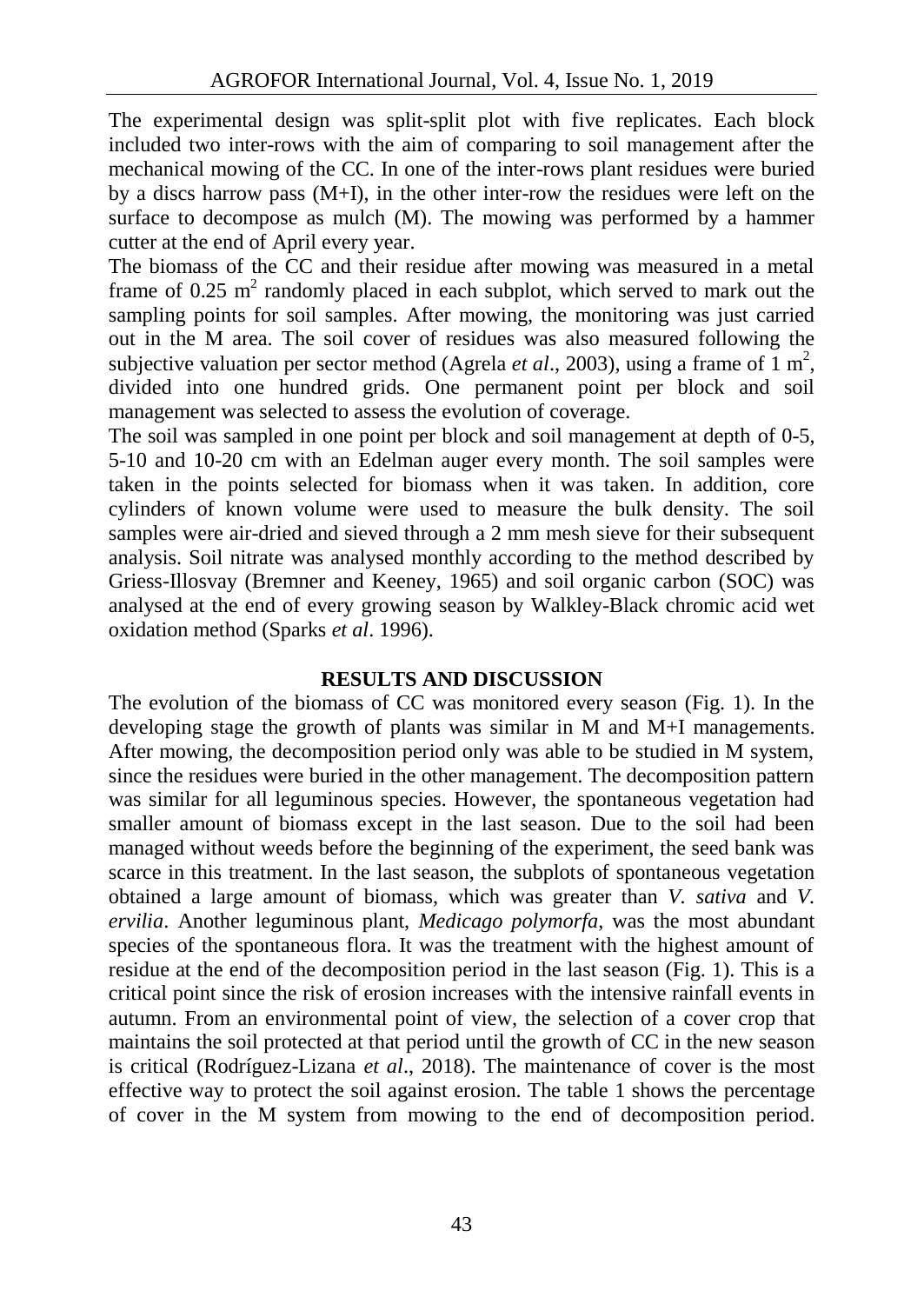

Fig. 1. Evolution of CC biomass and residue after mowing of CC during 4-season study period. The average of both soil managements (M and M+I) is represented before mowing, after mowing, M system is represented. Average daily temperature and precipitation between sampling dates is also shown.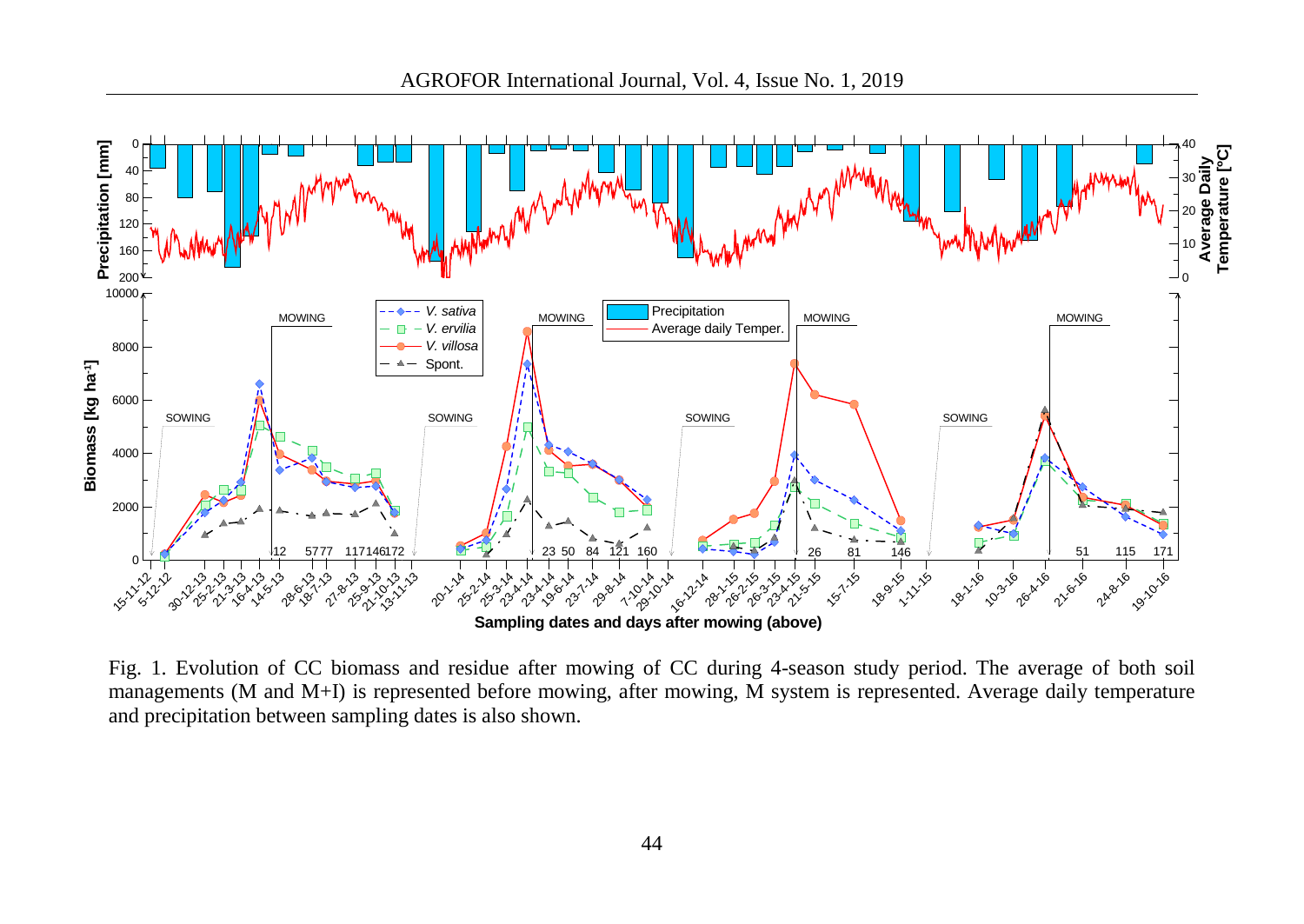|        |            |     | Mowing.              |                      |                      |                   |
|--------|------------|-----|----------------------|----------------------|----------------------|-------------------|
| Season | Date       | DAM | V. sativa            | V. ervilia           | V. villosa           | Spont.            |
|        | 14/05/2013 | 12  | 89.6 a               | 87.0<br>a.           | 86.2 a               | 59.6 b            |
|        | 28/06/2013 | 57  | 86.8 a               | 83.4<br><sub>a</sub> | 82.8<br>- a          | 51.4 b            |
|        | 18/07/2013 | 77  | 82.2<br><sub>a</sub> | 75.6<br>a            | 78.8<br>a            | 48.2 b            |
|        | 27/08/2013 | 117 | 75.6 a               | 70.8<br>a            | 75.0<br>a            | 44.0 $\,$ b       |
|        | 25/09/2013 | 146 | 49.4<br>a            | 46.6<br>a            | 47.6<br><sub>a</sub> | 36.4 a            |
|        | 21/10/2013 | 172 | 36.8<br>a            | 35.2<br>a            | 30.4<br>a            | 25.0<br>a -       |
| 2      | 23/05/2014 | 23  | 91.6 a               | 88.4<br>a            | 92.2<br>- a          | 38.2 <sub>b</sub> |
|        | 19/06/2014 | 50  | 84.8<br><sub>a</sub> | 70.6<br>a            | 85.2<br><sub>a</sub> | 27.4 <sub>b</sub> |
|        | 23/07/2014 | 84  | 83.6 a               | 61.4<br>bc           | 73.6<br>ab           | $30.8 \text{ c}$  |
|        | 29/08/2014 | 121 | 76.4<br>a.           | 52.4<br>b            | 69.2<br>ab           | $25.4 \text{ c}$  |
|        | 07/10/2014 | 160 | 59.4<br>a            | 36.0<br>bc           | 58.0<br>ab           | $28.0\text{ c}$   |
| 3      | 21/05/2015 | 26  | 88.8<br>ab           | 85.2<br>- b          | 98.4<br>- a          | 57.6 c            |
|        | 15/07/2015 | 81  | 59.4<br>$\mathbf b$  | 51.2<br>-b           | 84.4<br>- a          | 37.2 c            |
|        | 18/09/2015 | 146 | 49.4<br>a            | 33.8<br>b            | 62.8<br>a            | 22.0<br>b         |
| 4      | 21/06/2016 | 51  | 62.4<br>ab           | 64.0<br>ab           | 69.6<br><sup>2</sup> | 48.2 b            |
|        | 24/08/2016 | 115 | 61.8<br>a            | 65.0<br>a            | 61.4<br><sup>2</sup> | 57.4 a            |
|        | 19/10/2016 | 171 | 39.0<br>b            | 57.0<br>a            | 44.2<br>b            | 42.2 <sub>b</sub> |

Table 1. Cover of the studied CC after mowing (M management). Different letters indicate significant differences according to LSD test  $(P_0.05)$ . DAM: Days After

*V. villosa* was the species with the highest amount of biomass in the second and third seasons. In the last season, *V. ervilia* was not established properly and this treatment was composed partially by spontaneous vegetation, which had a slower decomposition than legumes due to the low C:N ratio (Quemada, 2004). Other species commonly used as CC such as grasses or crucifers are more suitable for erosion control since they have lower decomposition rate than legumes (Repullo- Ruibérriz de Torres *et al*., 2012). However, the cover at the end of decomposition period provided values over 30%, threshold internationally considered in conservation agriculture (González-Sánchez *et al.*, 2015). In average, all treatments increased the cover at the end of decomposition period in the last season with regard to the first one (Table 1). Legumes are mainly recommended for improving soil fertility either in M or M+I systems. When the residues are buried, the decomposition is faster due to soil moisture and the metabolic activity of soil microorganisms (Gómez-Muñoz *et al.*, 2014). In this experiment, soil nitrate was usually greater in M+I than in M management during the study period. Table 2. indicates the soil nitrate concentration at May of every year, since spring is considered the period when the demand for N by tree is greater.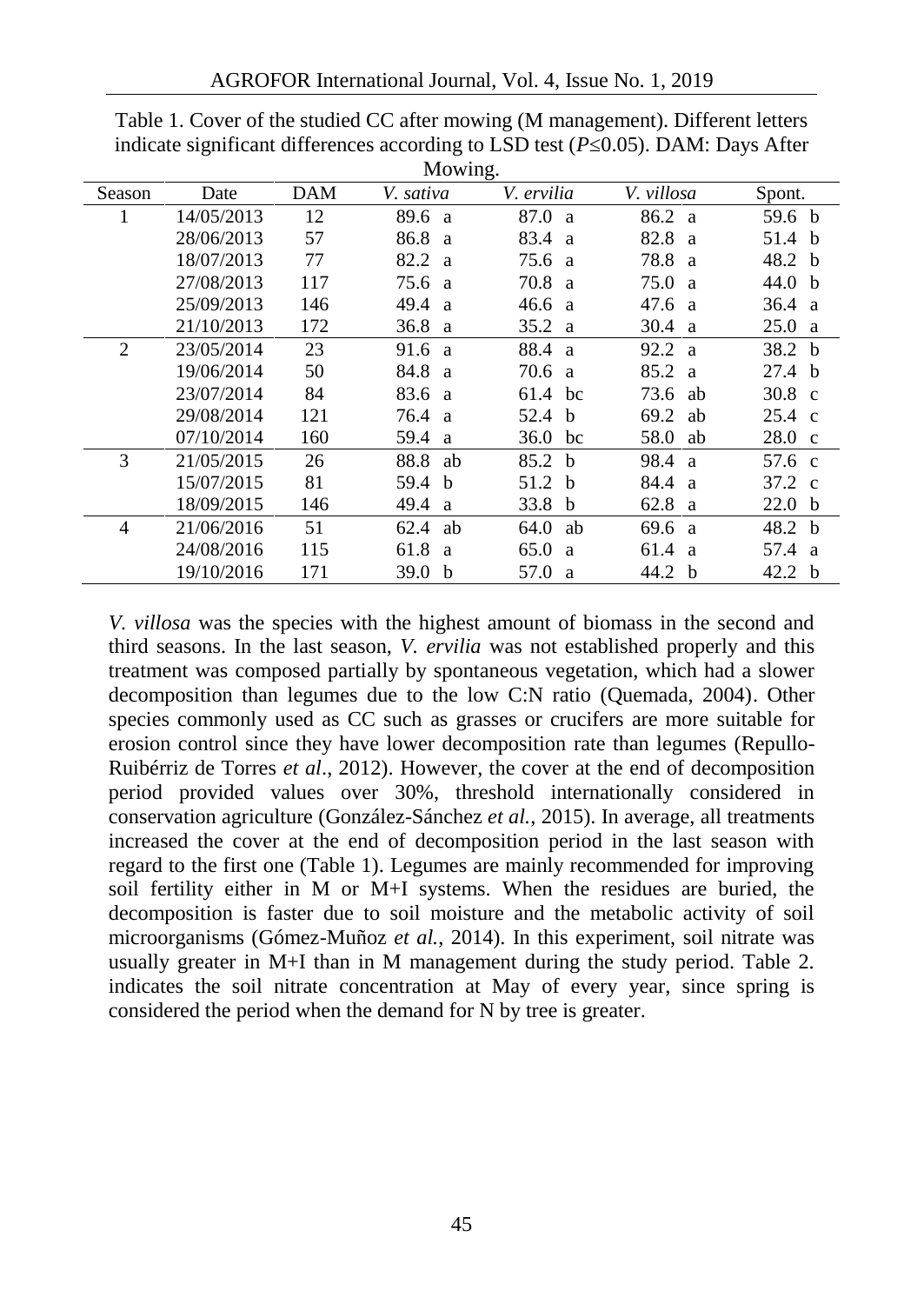AGROFOR International Journal, Vol. 4, Issue No. 1, 2019

|        |            |           |            | CVCLY SCASOII. |        |           |            |                          |       |
|--------|------------|-----------|------------|----------------|--------|-----------|------------|--------------------------|-------|
|        |            |           | Mowing     |                |        |           |            | $Mowing + Incorporation$ |       |
| Season | Depth (cm) | V. sativa | V. ervilia | V. villosa     | Spont. | V. sativa | V. ervilia | V. villosa Spont.        |       |
|        | $0 - 5$    | 17.67     | 18.43      | 27.46          | 2.90   | 8.94      | 8.57       | 11.64                    | 6.04  |
|        | $5-10$     | 8.29      | 7.63       | 12.15          | 2.94   | 7.20      | 9.47       | 9.45                     | 7.48  |
|        | $10-20$    | 5.90      | 10.16      | 15.06          | 3.52   | 12.55     | 18.77      | 13.94                    | 8.74  |
|        | $0 - 20$   | 31.87     | 36.22      | 54.66          | 9.36   | 28.69     | 36.80      | 35.03                    | 22.26 |
| 2      | $0 - 5$    | 21.42     | 67.32      | 82.03          | 11.60  | 72.07     | 24.54      | 114.45                   | 12.99 |
|        | $5-10$     | 18.37     | 17.93      | 66.49          | 11.04  | 76.17     | 25.88      | 170.01                   | 14.04 |
|        | $10-20$    | 26.29     | 29.41      | 36.23          | 17.63  | 122.26    | 51.77      | 222.88                   | 22.72 |
|        | $0 - 20$   | 66.07     | 114.67     | 184.75         | 40.27  | 270.50    | 102.20     | 507.34                   | 49.75 |
| 3      | $0 - 5$    | 2.82      | 3.01       | 24.48          | 2.41   | 1.97      | 4.54       | 14.06                    | 2.96  |
|        | $5-10$     | 2.71      | 3.42       | 16.87          | 2.61   | 2.45      | 4.63       | 15.98                    | 2.71  |
|        | $10-20$    | 4.35      | 3.70       | 22.98          | 4.31   | 3.74      | 6.25       | 25.17                    | 3.70  |
|        | $0 - 20$   | 9.89      | 10.12      | 64.33          | 9.33   | 8.17      | 15.42      | 55.21                    | 9.37  |
| 4      | $0 - 5$    | 65.20     | 27.59      | 92.21          | 53.95  | 21.73     | 19.80      | 37.06                    | 23.70 |
|        | $5-10$     | 28.29     | 13.76      | 23.06          | 27.57  | 16.60     | 15.48      | 27.04                    | 9.78  |
|        | $10-20$    | 39.64     | 14.55      | 43.27          | 24.36  | 19.31     | 26.36      | 33.78                    | 17.17 |
|        | $0-20$     | 133.13    | 55.90      | 158.54         | 105.87 | 57.64     | 61.64      | 97.88                    | 50.66 |

Table 2. Soil nitrate (kg ha<sup>-1</sup>) at the several depths studied in the month of May every season.

In the first season, similar nitrate values were obtained between management systems except for spontaneous vegetation that was higher in M+I. In the second season, the CC had a good development and more biomass was obtained. This led to obtain better increment of soil nitrate, mainly in M+I. *V. villosa* reached over 500 kg nitrate per ha in the first 20 cm in that season. In the third season, lower concentrations were obtained due to a worse growing of CC in the developing stage, although *V. villosa* provided a great amount of soil nitrate in both managements. M was the best management systems in term of soil N in the last season. It was due probably to the precipitation recorded between May, which was scarce in the other seasons. The soil unprotected in M+I facilitated the lixiviation of nitrates in comparison to M system. In all cases *V. villosa* was the species that produced the greatest amount of biomass and provided the highest soil nitrate concentration. Regarding SOC, all seeded CC increased the SOC in the first 20 cm (Table 3). However, the tillage performed at sowing every year produced C emissions, the low biomass reached by spontaneous vegetation in both management, was not enough to improve the SOC in this treatment along the study period. The highest carbon sequestration rate was reached by *V. villosa* without incorporation. Nevertheless, where residues were incorporated, *V. sativa* obtained the highest carbon fixation with 1.21 Mg C ha<sup>-1</sup> y<sup>-1</sup>.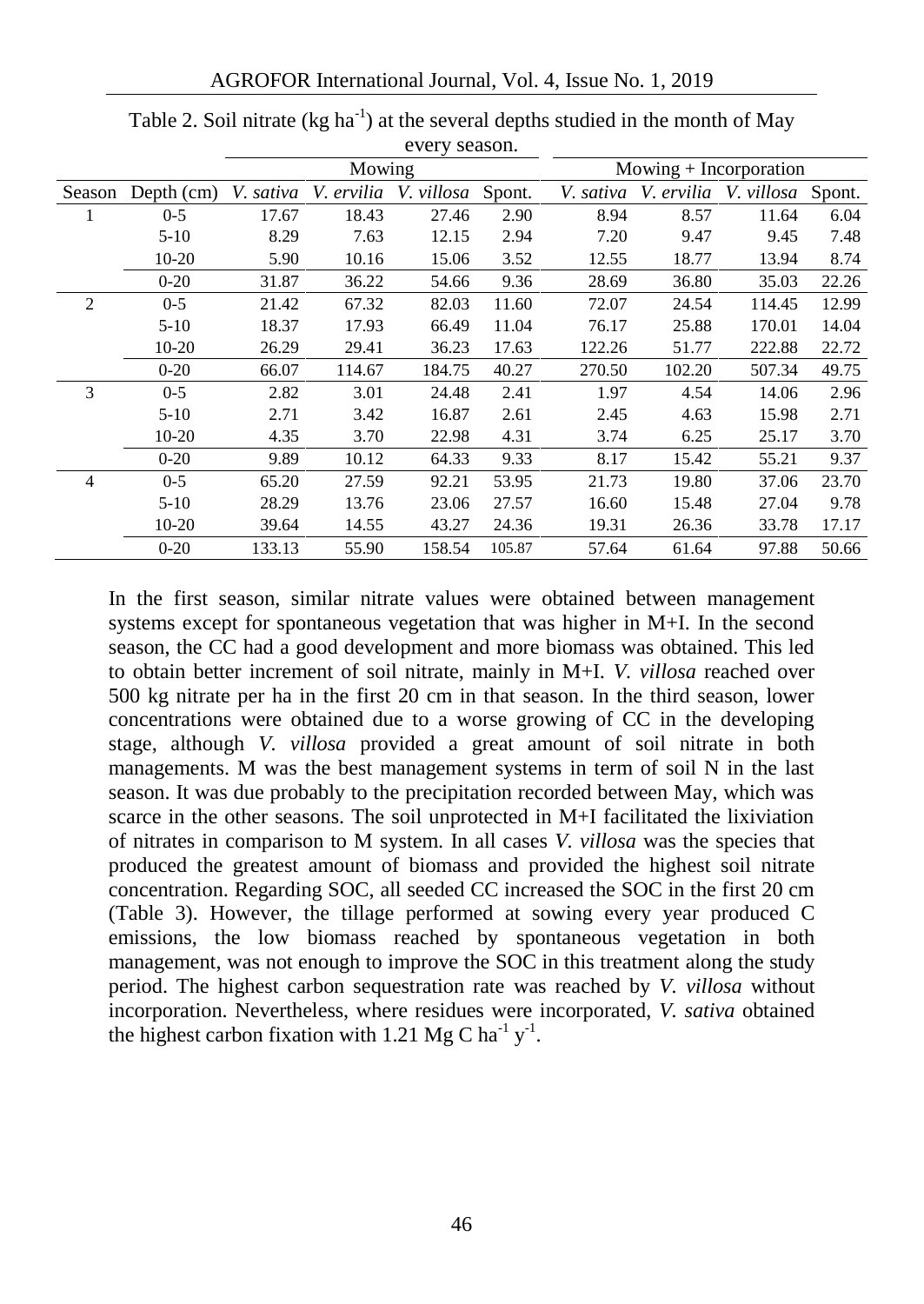AGROFOR International Journal, Vol. 4, Issue No. 1, 2019

| Table 5. SOC fixation in 4-season study and annual fixation for that period. |                                              |                                        |                            |                                        |  |  |
|------------------------------------------------------------------------------|----------------------------------------------|----------------------------------------|----------------------------|----------------------------------------|--|--|
| Mowing                                                                       |                                              |                                        | $Mowing + Incorporation$   |                                        |  |  |
| Species                                                                      | SOC fixation (4 seasons) Annual SOC fixation |                                        | SOC fixation (4 Annual SOC |                                        |  |  |
|                                                                              |                                              |                                        | seasons)                   | fixation                               |  |  |
|                                                                              | $kg$ ha <sup>-1</sup>                        | $Mg$ ha <sup>-1</sup> yr <sup>-1</sup> | $kg$ ha <sup>-1</sup>      | $Mg$ ha <sup>-1</sup> yr <sup>-1</sup> |  |  |
| V. sativa                                                                    | 2264.1                                       | 0.57                                   | 4857.1                     | 1.21                                   |  |  |
| V. ervilia                                                                   | 790.3                                        | 0.20                                   | 1408.9                     | 0.35                                   |  |  |
| V. villosa                                                                   | 4327.6                                       | 1.08                                   | 2035.0                     | 0.51                                   |  |  |
| Spont.                                                                       | $-772.0$                                     | $-0.19$                                | $-1937.4$                  | $-0.48$                                |  |  |

Table 3. SOC fixation in 4-season study and annual fixation for that period.

### **CONCLUSIONS**

Legumes CC are useful to improve soil fertility through increments in nitrate and SOC. The M+I management system accelerated the supply of soil nitrate by residue, but M soil management maintained the soil covered and protected from erosion for a longer period. The use of CC allows obtaining agronomic and environmental benefits which is an opportunity for organic farming.

### **ACKNOWLEDGEMENTS**

To the field and laboratory staff of the Soil Physics and Chemistry team belonging to the Area of Agriculture and Environment at the IFAPA centre "Alameda del Obispo" for their collaboration in the trials, to the Project RTA2014-00030-00-00 supported by INIA, FEDER 2014-2020 "Programa Operativo de crecimiento inteligente" and to the projects PP.AVA.AVA201601.15 and PP.AVA.AVA201601.18 80% co-supported by the European Union via FEDER funds, Operational Program "FEDER de Andalucía 2014-2020".

#### **REFERENCES**

- Agrela, F., Gil, J.A., Giráldez, J.V., Ordóñez, R., González, P. (2003). Obtention of reference value in the measurement of the cover fraction in conservation agriculturesystems. In: II World Congress on Conservation Agriculture. 11–15 Agosto Foz de Iguazu (Brasil). pp. 44–47.
- Bremner, J., Keeney, D. (1965). Steam distillation methods for determination of ammonium, nitrate and nitrite. Annal. Chem. Acta 32, 485–495.
- EUROSTAT, (2016). European Commission. EUROSTAT. Database. http://ec.europa.eu/eurostat/data/database (Accessed on 11/06/2018)
- FAO (2000). Manual on Integrated Soil Management and Conservation Practices. FAO Land and Water Bulletin nº 4. ISSN 1024-6703.
- FAOSTAT (2017). Food and Agriculture Organization of the United Nations. Food and agriculture data. http://www.fao.org/faostat/en/?#data. (Accessed on 11/06/2018)
- Francia, J., Durán-Zuazo, V.H., Martínez-Raya, A. (2006). Environmental impact from mountainous olive orchards under different soil-management systems (SE Spain). Sci. Total Environ. 358, 46-60.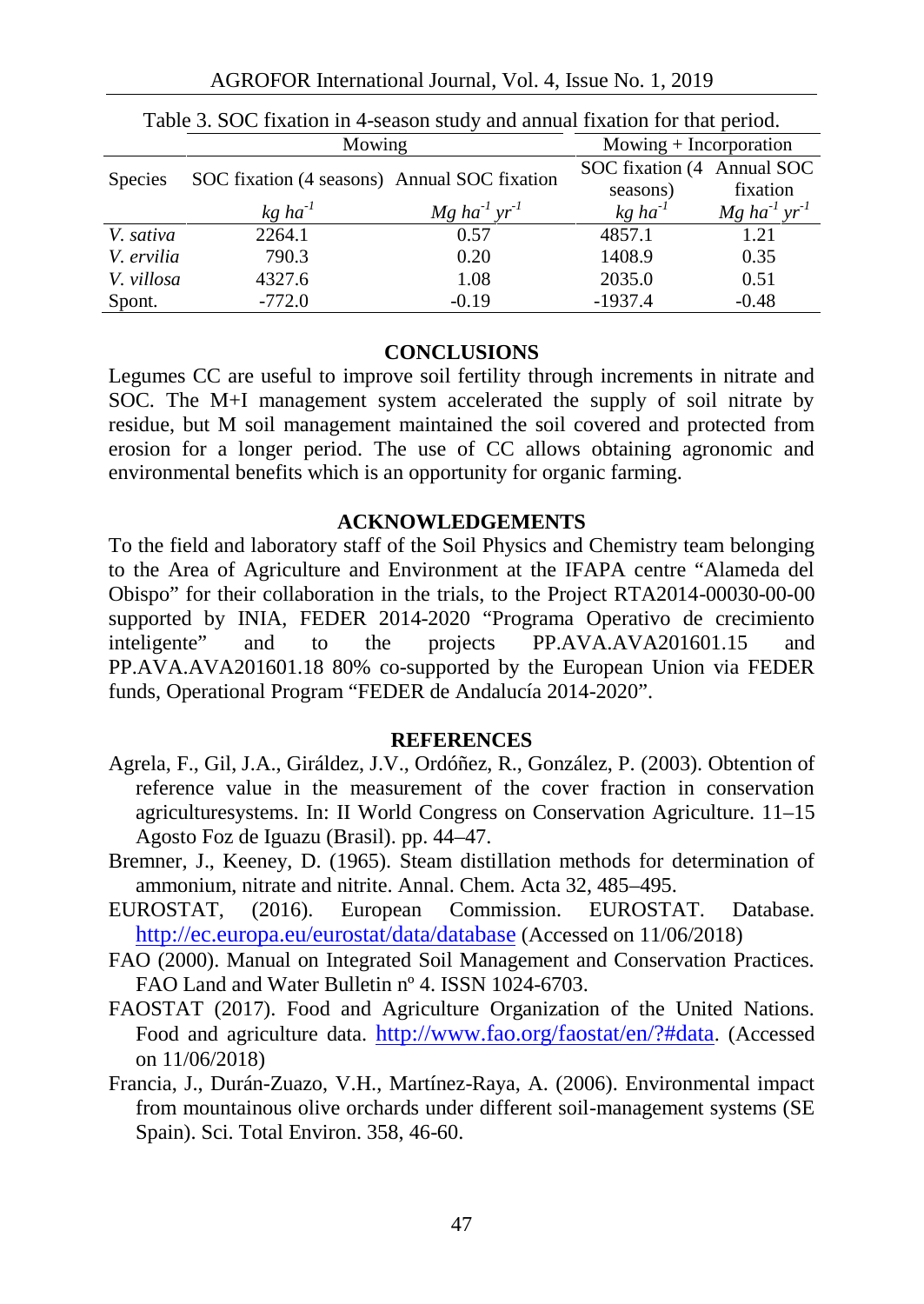- Gómez-Muñoz, B., Hatch, D.J., Bol, R., García-Ruiz, R. (2014). Nutrient dynamics during decomposition of the residues from a sown legume or ruderal plant cover in an olive oil orchard. Agric. Ecosyst. Environ*.* 184, 115–123.
- González-Sánchez, E.J., Veroz-González, O., Blanco-Roldán, G.L., Márquez-García, F., Carbonell-Bojollo, R. (2015). A renewed view of conservation agriculture and its evolution over the last decade in Spain. Soil Tillage Res*.* 146, 204–212.
- MAGRAMA (2016). Ministerio de Agricultura, Alimentación y Medio Ambiente. Agricultura Ecológica. Estadísticas 2015. Subdirección general de Calidad diferenciada y Agriculutra Ecológica.
- MAPAMA (2017). Ministerio de Agricultura y Pesca, Alimentación y Medio Ambiente. ESYRCE, Encuesta sobre Superficies y rendimientos, Resultados 2017. Secretaría general Técnica, Subdirección General de Estadística, Área de Estadísticas Agroalimentarias.
- Ordóñez-Fernández, R., Rodríguez-Lizana, A., Espejo-Pérez, A.J., González- Fernández, P., Saavedra, M.M. (2007). Soil and available phosphorus losses in ecological olive groves*.* Europ. J. Agron*.* 27, 144-153.
- Quemada, M. (2004). Predicting crop residue decomposition using moisture adjusted scales. Nutrient Cycl. Agroecosyst. 70, 283-291.
- Repullo-Ruibérriz de Torres, M. A., Carbonell-Bojollo, R., Alcántara-Braña, C., Rodríguez-Lizana A., Ordóñez-Fernández, R. (2012). Carbon sequestration potential of residues of different types of cover crops in olive groves under Mediterranean climate. Span. J. Agri. Res. 10, 649-661.
- Rodrigues, M.A., Pereira, A., Cabanas, E., Dias, L., Pires, J., Arrobas, M. (2006). Crops use efficiency of nitrogen from manures permitted in organic farming. Eur. J. Agron. 25, 328-335.
- Rodrigues, M.A., Correia, C.M., Claro, A.M., Ferreira, I.Q., Barbosa, J.C., Moutinho-Pereira, J.M., Bacelar, E.A., Fernandes-Silva, A.A., Arrobas, M. (2013). Soil nitrogen availability in olive orchards after mulching legume cover crop residues. Sci. Hort. 156, 45-51.
- Rodríguez‐Entrena, M., Arriaza, M., & Gómez‐Limón, J. A. (2014). Determining economic and social factors in the adoption of cover crops under mower control in olive groves. Agroecol. Sustain. Food Systems 38, 69-91.
- Rodríguez-Lizana., A., Repullo-Ruibérriz de Torres, M.A., Carbonell-Bojollo, R., Alcántara, C., Ordóñez-Fernández, R. (2018). *Brachypodium distachyon*, *Sinapis alba*, and controlled spontaneous vegetation as groundcovers: Soil protection and modeling decomposition. Agric. Ecosyst. Environ. 265, 62–72.
- Sastre, B, Barbero-Sierra, C., Bienes, R., Marques, M.J., García-Díaz, A. (2017). Soil loss in an olive grove in Central Spain under cover crops and tillage treatments, and farmer perceptions. J. Soils Sediments 17, 873-888.
- Sparks, D. L., Page, A. L., Helmke, P. A., Loccpert, R. M., Sottanpour, P. N., Tabatai, M. A., Johnston, C. I., Summer, M. E. (1996). Methods of soils analysis, Chemical methods. Soil Sci. Am. Soc. Book Series 5, Number 3. Am. Soc. Agron., Madison, WI, USA.